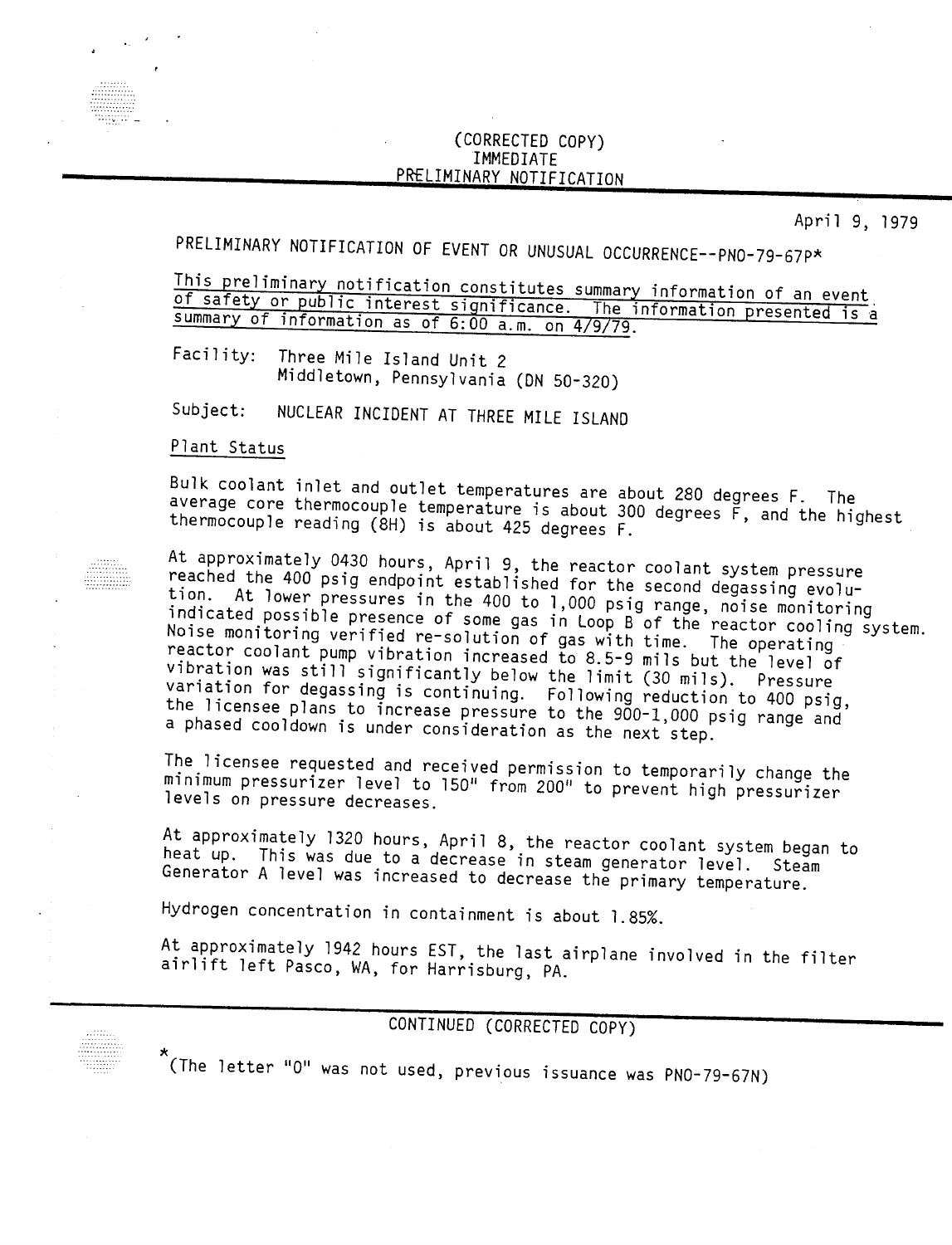| Continued<br>Page | CORRECTED COPY | April 9, 1979<br>PN0-79-67P |
|-------------------|----------------|-----------------------------|
|                   |                |                             |

## ENVIRONMENTAL STATUS

\_ ..... \_\_ ......

Offsite radiation levels identified by NRC survey teams continue to range between 0.01-0.1 mR/hr. The results were obtained from routine surveys performed on the east and west side of the Susquehanna River at distances of up to 4 miles north and south of the site.

The following ARMS surveys were conducted during April 8, 1979:

| TIME            | MAXIMUM<br>RADIATION LEVELS | LOCATION                         | DISTANCE FROM SITE     |
|-----------------|-----------------------------|----------------------------------|------------------------|
| $00:00 - 00:30$ | mR/hr                       | sector 180°<br>(south)           | $\frac{1}{2} - 1$ mile |
| 06:00-06:20     | $0.3$ mR/hr                 | sector 200°<br>(west-southwest)  | 1 mile                 |
| 09:00-09:50     | $0.03$ mR/hr                | sector 170°<br>(south-southeast) | 1 mile                 |
| 18:05-18:30     | $0.05$ mR/hr                | sector 275°<br>(west-northwest)  | 3 miles                |

Eight offsite air samples collected near the NRC trailer during April 1-8 indicated iodine-131 concentrations between 0.9 - 3.3 picocuries per cubic meter (pCi/m3). The maximum permissible concentration per 10 CFR 20 is 100  $pCi/m^3$ .

No new data were reported for milk, water, and vegetation samples.

Offsite dose rates as determined by NRC thermoluminescent dosimeters (TLDs) indicate that present radiation levels are in close agreement with expected natural background levels. Minor fluctuations among individual TLDs are expected due to the limitations of the TLD system. Forty-seven TLDs are presently positioned at various locations around the site.

Dose rates (47 locations) as measured by NRC thermoluscent dosimeters have ranged from 0.01 to 0.02 milliroentgens per hour for the past 24-hour periods of April 7 and 8.

CONTINUED (CORRECTED COPY)